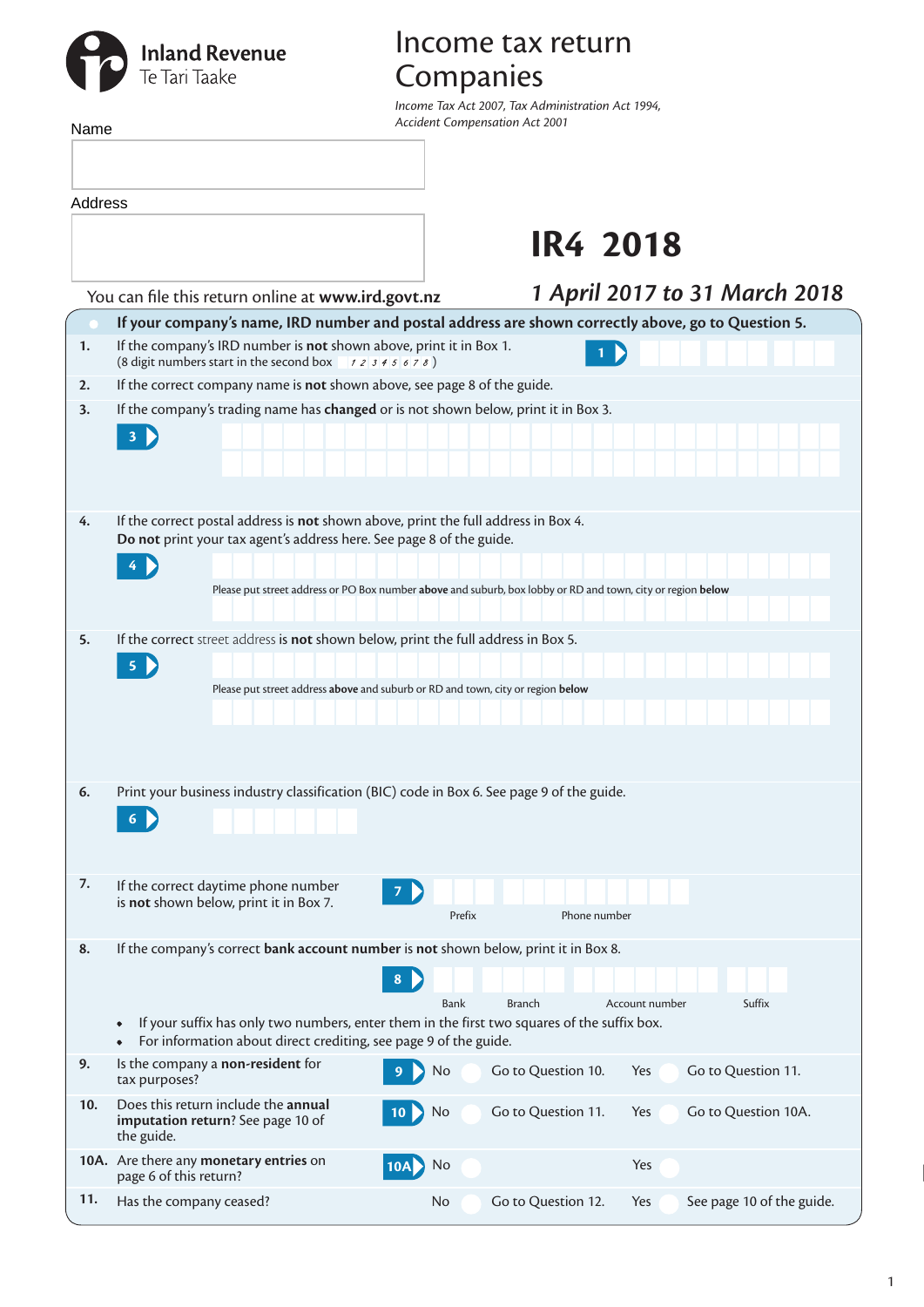#### *Income*

| 12. | Did the company receive any income from schedular payments?                                                          |                                                                                                                                          |  |  |  |  |  |
|-----|----------------------------------------------------------------------------------------------------------------------|------------------------------------------------------------------------------------------------------------------------------------------|--|--|--|--|--|
|     | <b>No</b><br>Go to Question 13.<br>Total tax deducted                                                                | Yes<br>Print the total of any schedular income below.<br>See page 11 of the guide.                                                       |  |  |  |  |  |
|     | \$<br>12A                                                                                                            | Total gross income<br>\$<br>12B                                                                                                          |  |  |  |  |  |
|     |                                                                                                                      |                                                                                                                                          |  |  |  |  |  |
| 13. | Did the company have any New Zealand interest paid or credited to it?<br>Go to Question 14.<br>No                    | Yes<br>Print the totals below. See page 11 of the guide.                                                                                 |  |  |  |  |  |
|     | Total RWT and/or NRWT                                                                                                | Total gross interest-if a loss, put a minus sign in the last box                                                                         |  |  |  |  |  |
|     | $\boldsymbol{\zeta}$<br>13AD                                                                                         | \$<br>13B                                                                                                                                |  |  |  |  |  |
| 14. | Did the company receive any New Zealand dividends?                                                                   |                                                                                                                                          |  |  |  |  |  |
|     | <b>No</b><br>Go to Question 15.                                                                                      | Yes<br>Print the totals below. See page 13 of the guide.                                                                                 |  |  |  |  |  |
|     | Total dividend imputation credits                                                                                    |                                                                                                                                          |  |  |  |  |  |
|     | \$<br>14 <sup>1</sup>                                                                                                |                                                                                                                                          |  |  |  |  |  |
|     | Total dividend RWT credits                                                                                           | Total gross dividends                                                                                                                    |  |  |  |  |  |
|     | \$<br>14AD                                                                                                           | \$<br>14B                                                                                                                                |  |  |  |  |  |
| 15. | Did the company receive any taxable distributions from a Māori authority?                                            |                                                                                                                                          |  |  |  |  |  |
|     | Go to Question 16.<br>No                                                                                             | Yes<br>Print the totals below. See page 15 of the guide.                                                                                 |  |  |  |  |  |
|     | Total Māori authority credits<br>\$<br><b>15AD</b>                                                                   | Total Māori authority distributions<br>\$<br>15B                                                                                         |  |  |  |  |  |
|     |                                                                                                                      |                                                                                                                                          |  |  |  |  |  |
| 16. | Did the company receive any income from a partnership, estate or trust?                                              |                                                                                                                                          |  |  |  |  |  |
|     | <b>No</b><br>Go to Question 17.                                                                                      | Print the totals below. See page 16 of the guide.<br>Yes<br>Total partnership, estate or trust income-if a loss, put a minus sign in the |  |  |  |  |  |
|     | Total partnership, estate or trust tax credits<br>16A                                                                | last box<br>\$<br>16B                                                                                                                    |  |  |  |  |  |
|     |                                                                                                                      |                                                                                                                                          |  |  |  |  |  |
|     | Total tax credits Add Boxes 12A, 13A, 14A, 15A and 16A. Print the total in Box 17A.                                  |                                                                                                                                          |  |  |  |  |  |
| 17. |                                                                                                                      |                                                                                                                                          |  |  |  |  |  |
|     |                                                                                                                      | Don't include overseas tax paid here.                                                                                                    |  |  |  |  |  |
|     | 18. Did the company receive any income from overseas?                                                                |                                                                                                                                          |  |  |  |  |  |
|     | <b>No</b><br>Go to Question 19.                                                                                      | Print the totals below. See pages 17-19 of the guide.<br>Yes                                                                             |  |  |  |  |  |
|     | Total overseas tax paid                                                                                              | Total overseas income-if a loss, put a minus sign in the last box                                                                        |  |  |  |  |  |
|     | 18A<br>\$                                                                                                            | 18B<br>Ş                                                                                                                                 |  |  |  |  |  |
| 19. | Did the company receive income from business or rental activities? (Do not include any income already shown at       |                                                                                                                                          |  |  |  |  |  |
|     | Questions 12 to 18.)<br>No                                                                                           | Net profit or loss from business or rental - if a loss, put a minus sign in the                                                          |  |  |  |  |  |
|     | Go to Question 20.<br>Yes<br>Print the net profit in Box 19B. See page 20 of the guide.                              | last box<br>\$<br>19B                                                                                                                    |  |  |  |  |  |
|     |                                                                                                                      |                                                                                                                                          |  |  |  |  |  |
| 20. | Did the company pay insurance premiums to any overseas insurer not carrying out business in New Zealand?             |                                                                                                                                          |  |  |  |  |  |
|     | Go to Question 21.<br>No.                                                                                            | Print the totals below. See page 21 of the guide.<br>Yes<br>Total taxable premium (10% of the difference between Boxes 20 and 20A)       |  |  |  |  |  |
|     | Total gross premium paid<br>\$<br>20                                                                                 | 20B <br>S                                                                                                                                |  |  |  |  |  |
|     | Total gross premium paid to Switzerland                                                                              |                                                                                                                                          |  |  |  |  |  |
|     | \$<br>20A                                                                                                            | Copy the amount in Box 20B to Box 28.                                                                                                    |  |  |  |  |  |
| 21. | Did the company receive any other income? This includes income from any taxable property sales/disposals not already |                                                                                                                                          |  |  |  |  |  |
|     | included elsewhere in the return.                                                                                    |                                                                                                                                          |  |  |  |  |  |
|     | Go to Question 22.<br>No                                                                                             | Total other income-if a loss, put a minus sign in the last box                                                                           |  |  |  |  |  |
|     | Attach a note showing the name of the payers<br>Yes<br>and types of income. Print the total in Box 21B.              | \$<br>21B                                                                                                                                |  |  |  |  |  |
|     | See pages 22-25 of the guide.                                                                                        | Residential land withholding tax (RLWT) Credit<br>\$<br><b>21BA</b>                                                                      |  |  |  |  |  |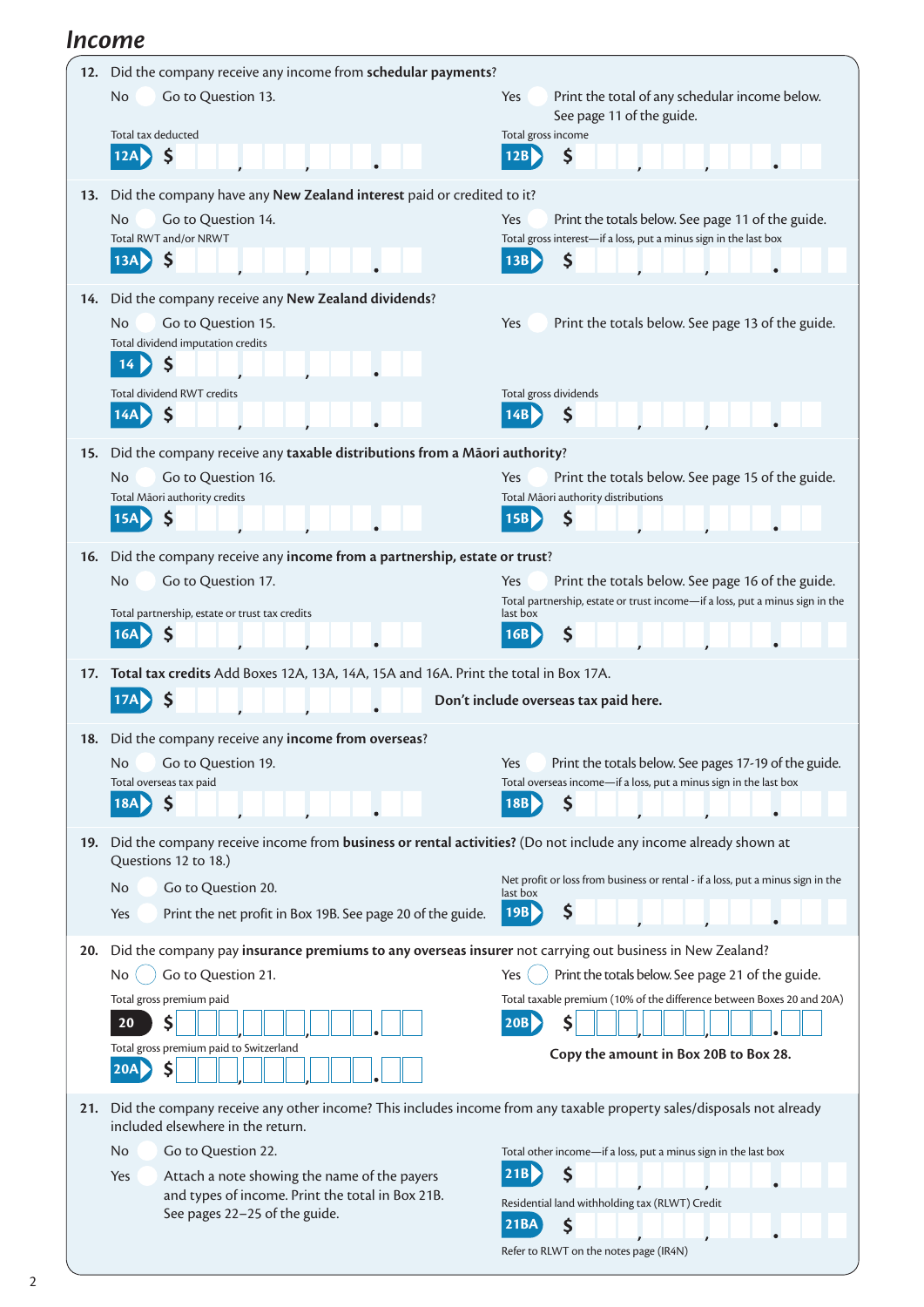#### *Income*

| 22. | Total income or net loss before donations                                                                                                          | Total income before donations-if a loss, put a minus sign in the last box              |
|-----|----------------------------------------------------------------------------------------------------------------------------------------------------|----------------------------------------------------------------------------------------|
|     | Add Boxes 12B, 13B, 14B, 15B, 16B, 18B, 19B and 21B. Print your<br>answer in Box 22.                                                               | \$<br>22                                                                               |
| 23. | Did the company make any donations to donee organisations?                                                                                         | Donations made                                                                         |
|     | Go to Question 24.<br>No.                                                                                                                          | $\mathsf{\$}$<br>23B)                                                                  |
|     | Yes<br>Print the amount here. See page 25 of the guide.                                                                                            |                                                                                        |
| 24. | Total income or net loss                                                                                                                           | Total income-if a loss, put a minus sign in the last box                               |
|     | Subtract Box 23B from Box 22 and print your answer in Box 24.                                                                                      | \$<br>24                                                                               |
| 25. | Can the company claim net losses brought forward?                                                                                                  | Amount brought forward                                                                 |
|     | Go to Question 26.<br>No.                                                                                                                          | \$<br>25A                                                                              |
|     | Yes<br>Print details here. See page 26 of the guide.                                                                                               | Amount claimed this year                                                               |
|     |                                                                                                                                                    | $25B$ $\left\{\right\}$ \$                                                             |
| 26. | Total income after net losses brought forward                                                                                                      | Total income after net losses-if a loss, put a minus sign in the last box              |
|     | If you ticked "Yes" at Question 25, see page 27 of the guide.                                                                                      | \$<br>26                                                                               |
|     | If you ticked "No", copy the amount in Box 24 to Box 26.<br>Did the company have net losses and/or subvention payments to or from other companies? |                                                                                        |
| 27. |                                                                                                                                                    | Net losses                                                                             |
|     | <b>No</b><br>Go to Question 28.                                                                                                                    | Ş<br>27                                                                                |
|     | Print the details here. See page 27 of the guide.<br>Yes                                                                                           | Subvention payments                                                                    |
|     | If the company received net losses or made a subvention<br>payment, put a minus sign in the last box.                                              | $\zeta$<br>$ 27A\rangle$                                                               |
|     |                                                                                                                                                    |                                                                                        |
| 28. | Taxable income or net loss to carry forward                                                                                                        | Taxable income or loss to carry forward-if a loss, put a minus sign in the<br>last box |
|     | Offset any amounts in Boxes 27 and 27A against the amount<br>in Box 26. Print your answer in Box 28.                                               | <b>S</b><br>28                                                                         |
|     |                                                                                                                                                    |                                                                                        |
|     | <b>Tax calculation</b>                                                                                                                             |                                                                                        |
| 29. | Calculate the tax payable                                                                                                                          |                                                                                        |
|     | Copy the total from Box 28 to Box 29A. This is your taxable income. 29A                                                                            |                                                                                        |
|     | Total tax payable. Work out the tax on taxable income at 28 cents<br>in the dollar. Print your answer in Box 29B.                                  |                                                                                        |
|     | Overseas tax paid. Copy the amount from Box 18A to Box 29C.                                                                                        |                                                                                        |
|     | Subtract Box 29C from Box 29B. If Box 29C is larger than Box 29B,                                                                                  | 29D <br>S                                                                              |
|     | print "0.00" in Box 29D.                                                                                                                           |                                                                                        |
|     | Calculate the foreign investor tax credit. Print your answer in<br>Box 29E. See page 28 of the guide.                                              |                                                                                        |
|     | Subtract Box 29E from Box 29D. Print your answer in Box 29F.                                                                                       | \$                                                                                     |
|     |                                                                                                                                                    | \$<br> 29G                                                                             |
|     | Copy the total imputation credits, if any, from Box 14 to Box 29G.                                                                                 |                                                                                        |
|     | Subtract Box 29G from Box 29F. Print your answer in Box 29H.<br>If Box 29G is larger than Box 29F, print "0.00" in Box 29H and                     | \$<br>29H                                                                              |
|     | see page 29 of the guide.                                                                                                                          |                                                                                        |
|     | Copy the total tax credits from Box 17A to Box 29I.                                                                                                | \$<br>29I                                                                              |
|     | Copy any RLWT credit from box 21BA to box 29IA.                                                                                                    | \$<br>29IA                                                                             |
|     | Subtract Box 29I and box 29IA from Box 29H. Print your                                                                                             | \$<br>29                                                                               |
|     | answer in Box 29J. This is the residual income tax.                                                                                                |                                                                                        |
|     | If the total of Box 29I and 29IA is larger than Box 29H, the difference                                                                            | Debit<br>(Tick one)<br>Credit                                                          |
|     | is a credit. If Box 29H is larger than the total of Box 29I and Box 29IA,<br>the difference is a debit.                                            |                                                                                        |
|     | Print any 2018 provisional tax paid in Box 29K.                                                                                                    | Ş<br>29K                                                                               |
|     |                                                                                                                                                    |                                                                                        |
|     | If Box 29J is a credit, add Box 29J and Box 29K.<br>Print your answer in Box 29L. This is the refund.                                              |                                                                                        |
|     | If Box 29J is a debit, subtract Box 29K from Box 29J.                                                                                              | 29L<br>$\boldsymbol{\zeta}$                                                            |
|     | This is the tax to pay.                                                                                                                            |                                                                                        |
|     | If Box 29K is larger than Box 29J, the difference is the refund.                                                                                   | (Tick one) Refund<br>Tax to pay                                                        |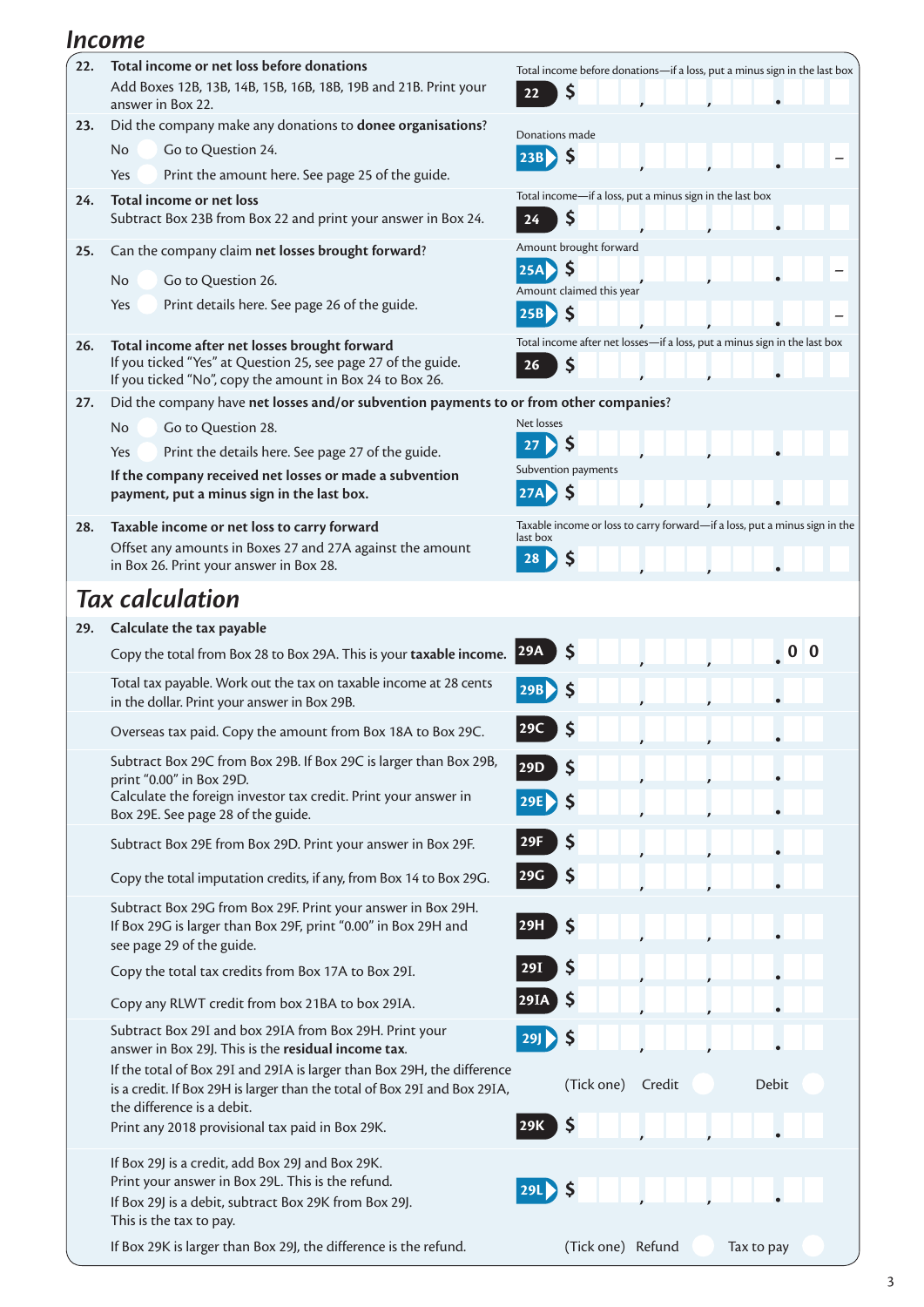# *Refunds and/or transfers*

| 30. | If the company is getting a refund, how do you want it paid?<br>30<br>Copy the amount from Box 29L to Box 30.                                                                                                                                                        |  |  |  |  |  |  |
|-----|----------------------------------------------------------------------------------------------------------------------------------------------------------------------------------------------------------------------------------------------------------------------|--|--|--|--|--|--|
|     | Please transfer the refund to:                                                                                                                                                                                                                                       |  |  |  |  |  |  |
|     | 2019 provisional tax. Print the amount in Box 30A.<br>$ 30A\rangle$<br><b>S</b>                                                                                                                                                                                      |  |  |  |  |  |  |
|     | Someone else's income tax account. Are you "associated"?<br><b>30B</b><br>Yes<br>No<br>See page 30 of the guide.<br>Their IRD number                                                                                                                                 |  |  |  |  |  |  |
|     | Name of taxpayer<br> 30C <br>receiving refund                                                                                                                                                                                                                        |  |  |  |  |  |  |
|     | $ 30D\rangle$<br>Year ended 31 March<br>Amount                                                                                                                                                                                                                       |  |  |  |  |  |  |
|     | Other—if you want your refund transferred to another period or tax type, eg, GST, staple a note to the front page<br>of this return explaining the transfer you want.                                                                                                |  |  |  |  |  |  |
|     | Subtract Boxes 30A and 30D from Box 30. Print your answer in<br>\$<br>30E<br>Box 30E. This is the balance to be refunded.                                                                                                                                            |  |  |  |  |  |  |
|     | The fastest and safest way to receive your refund is by direct credit to your company's bank account.<br>Please check the correct bank account number is preprinted at Question 8.<br>If your bank account number isn't preprinted, please include it at Question 8. |  |  |  |  |  |  |
|     | <b>2019 Provisional tax</b>                                                                                                                                                                                                                                          |  |  |  |  |  |  |
| 31. | Initial provisional tax liability. Is this the first year the company started to derive assessable income from a taxable activity? See<br>page 32 of the guide.                                                                                                      |  |  |  |  |  |  |
|     | <b>No</b><br>Go to Question 32.<br>31                                                                                                                                                                                                                                |  |  |  |  |  |  |
|     | Day<br>Month<br>Year<br>Yes<br>Print the start date of the taxable activity in Box 31.                                                                                                                                                                               |  |  |  |  |  |  |
| 32. | 2019 provisional tax. See page 32 of the guide.                                                                                                                                                                                                                      |  |  |  |  |  |  |
|     | Print the option used (S or E or R) in Box 32A.                                                                                                                                                                                                                      |  |  |  |  |  |  |
|     | Print the company's 2019 provisional tax payable in<br>Box 32B if you're using S or E.                                                                                                                                                                               |  |  |  |  |  |  |
|     | <b>Disclosures</b>                                                                                                                                                                                                                                                   |  |  |  |  |  |  |
| 33. | Have payments been made to non-residents? For example, dividends, interest, management fees, know-how payments,<br>royalties or contract payments for services by non-resident contractors.                                                                          |  |  |  |  |  |  |
|     | 33<br>No<br>Go to Question 34.<br>Go to Question 33A.<br>Yes                                                                                                                                                                                                         |  |  |  |  |  |  |
|     | 33A. Was NRWT and/or non-resident contractors withholding tax deducted from all payments?                                                                                                                                                                            |  |  |  |  |  |  |
|     | <b>33A</b><br>No<br>Yes                                                                                                                                                                                                                                              |  |  |  |  |  |  |
| 34. | Has the company calculated CFC or FIF income under Question 18?<br>Tick "Yes " if additional disclosure is required.                                                                                                                                                 |  |  |  |  |  |  |
|     | 34<br>No<br>Yes<br>See page 37 of the guide.                                                                                                                                                                                                                         |  |  |  |  |  |  |
| 35. | Did the company repurchase, redeem or cancel its shares during the income year?                                                                                                                                                                                      |  |  |  |  |  |  |
|     | 35 <sub>o</sub><br>35A<br>No<br>$\mathsf{\hat{S}}$<br>Go to Question 36.                                                                                                                                                                                             |  |  |  |  |  |  |
|     | Yes<br>Print the total value of shares repurchased,<br>redeemed or cancelled in Box 35A.<br>See page 38 of the guide.                                                                                                                                                |  |  |  |  |  |  |
| 36. | Did the company receive any foreign-sourced dividends during the year?                                                                                                                                                                                               |  |  |  |  |  |  |
|     | 36 <sub>b</sub><br>No<br>Go to Question 37.<br>See page 38 of the guide.<br>Yes                                                                                                                                                                                      |  |  |  |  |  |  |
| 37. | Is the company controlled or owned by non-residents?                                                                                                                                                                                                                 |  |  |  |  |  |  |
|     | 37<br>No<br>Go to Question 38.<br>See page 39 of the guide.<br>Yes                                                                                                                                                                                                   |  |  |  |  |  |  |
| 38. | Print the total lowest economic interests of shareholders<br>38<br>$\%$<br>during the income year here. See page 39 of the guide.                                                                                                                                    |  |  |  |  |  |  |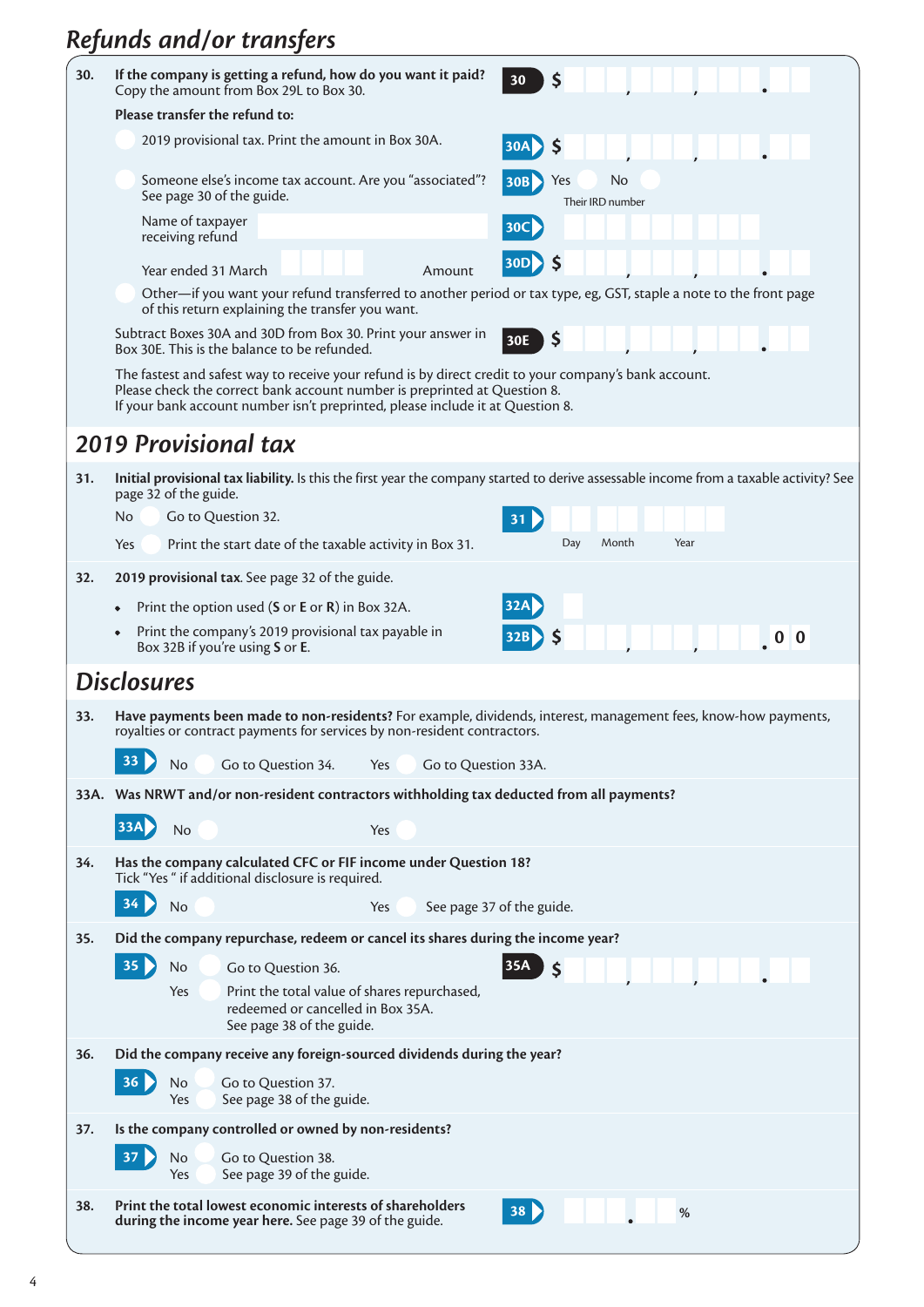